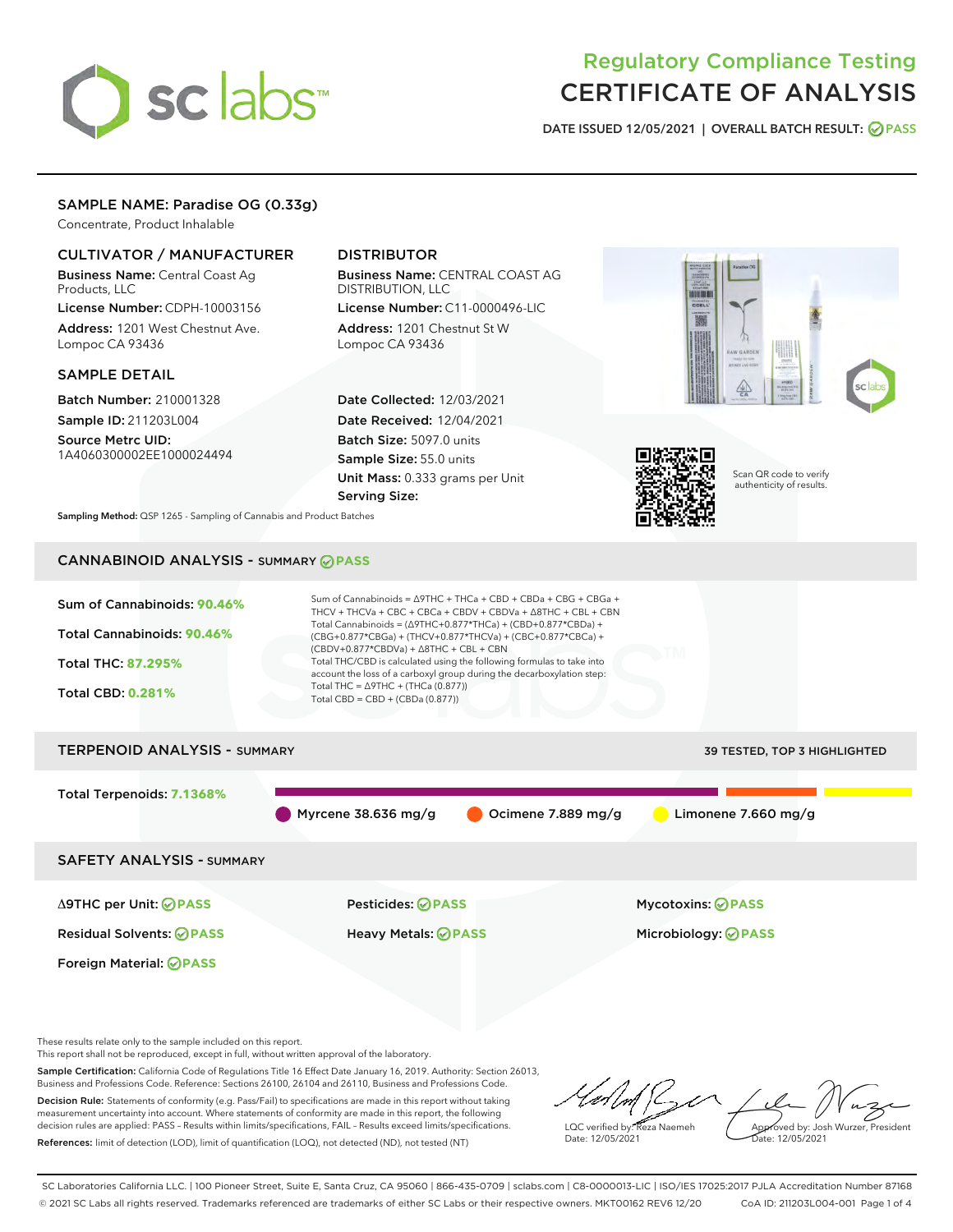



PARADISE OG (0.33G) | DATE ISSUED 12/05/2021 | OVERALL BATCH RESULT:  $\bigcirc$  PASS

#### CANNABINOID TEST RESULTS - 12/05/2021 2 PASS

Tested by high-performance liquid chromatography with diode-array detection (HPLC-DAD). **Method:** QSP 1157 - Analysis of Cannabinoids by HPLC-DAD

#### TOTAL CANNABINOIDS: **90.46%**

Total Cannabinoids (Total THC) + (Total CBD) + (Total CBG) + (Total THCV) + (Total CBC) + (Total CBDV) + ∆8THC + CBL + CBN

TOTAL THC: **87.295%** Total THC (∆9THC+0.877\*THCa)

TOTAL CBD: **0.281%**

Total CBD (CBD+0.877\*CBDa)

TOTAL CBG: 2.142% Total CBG (CBG+0.877\*CBGa)

TOTAL THCV: 0.36% Total THCV (THCV+0.877\*THCVa)

TOTAL CBC: ND Total CBC (CBC+0.877\*CBCa)

TOTAL CBDV: ND Total CBDV (CBDV+0.877\*CBDVa)

| <b>COMPOUND</b>  | LOD/LOQ<br>(mg/g)          | <b>MEASUREMENT</b><br><b>UNCERTAINTY</b><br>(mg/g) | <b>RESULT</b><br>(mg/g) | <b>RESULT</b><br>(%) |
|------------------|----------------------------|----------------------------------------------------|-------------------------|----------------------|
| <b>A9THC</b>     | 0.06/0.26                  | ±30.029                                            | 872.95                  | 87.295               |
| <b>CBG</b>       | 0.06/0.19                  | ±0.844                                             | 21.42                   | 2.142                |
| <b>THCV</b>      | 0.1 / 0.2                  | ±0.18                                              | 3.6                     | 0.36                 |
| <b>CBD</b>       | 0.07/0.29                  | ±0.130                                             | 2.81                    | 0.281                |
| $\triangle$ 8THC | 0.1 / 0.4                  | ±0.15                                              | 1.9                     | 0.19                 |
| <b>CBN</b>       | 0.1/0.3                    | ±0.12                                              | 1.9                     | 0.19                 |
| <b>THCa</b>      | 0.05/0.14                  | N/A                                                | <b>ND</b>               | <b>ND</b>            |
| <b>THCVa</b>     | 0.07/0.20                  | N/A                                                | <b>ND</b>               | <b>ND</b>            |
| <b>CBDa</b>      | 0.02/0.19                  | N/A                                                | <b>ND</b>               | <b>ND</b>            |
| <b>CBDV</b>      | 0.04/0.15                  | N/A                                                | <b>ND</b>               | <b>ND</b>            |
| <b>CBDVa</b>     | 0.03/0.53                  | N/A                                                | <b>ND</b>               | <b>ND</b>            |
| <b>CBGa</b>      | 0.1 / 0.2                  | N/A                                                | <b>ND</b>               | <b>ND</b>            |
| <b>CBL</b>       | 0.06 / 0.24                | N/A                                                | <b>ND</b>               | <b>ND</b>            |
| <b>CBC</b>       | 0.2 / 0.5                  | N/A                                                | <b>ND</b>               | <b>ND</b>            |
| <b>CBCa</b>      | 0.07/0.28                  | N/A                                                | <b>ND</b>               | <b>ND</b>            |
|                  | <b>SUM OF CANNABINOIDS</b> |                                                    | 904.6 mg/g              | 90.46%               |

#### **UNIT MASS: 0.333 grams per Unit**

| ∆9THC per Unit                         | 1120 per-package limit | 290.69 mg/unit | <b>PASS</b> |
|----------------------------------------|------------------------|----------------|-------------|
| <b>Total THC per Unit</b>              |                        | 290.69 mg/unit |             |
| <b>CBD per Unit</b>                    |                        | $0.94$ mg/unit |             |
| <b>Total CBD per Unit</b>              |                        | $0.94$ mg/unit |             |
| <b>Sum of Cannabinoids</b><br>per Unit |                        | 301.2 mg/unit  |             |
| <b>Total Cannabinoids</b><br>per Unit  |                        | 301.2 mg/unit  |             |

| <b>COMPOUND</b>         | LOD/LOQ<br>(mg/g) | <b>MEASUREMENT</b><br><b>UNCERTAINTY</b><br>(mg/g) | <b>RESULT</b><br>(mg/g)                          | <b>RESULT</b><br>(%) |
|-------------------------|-------------------|----------------------------------------------------|--------------------------------------------------|----------------------|
| <b>Myrcene</b>          | 0.008 / 0.025     | ±0.4984                                            | 38.636                                           | 3.8636               |
| Ocimene                 | 0.011 / 0.038     | ±0.2532                                            | 7.889                                            | 0.7889               |
| Limonene                | 0.005 / 0.016     | ±0.1095                                            | 7.660                                            | 0.7660               |
| $\beta$ Caryophyllene   | 0.004 / 0.012     | ±0.1412                                            | 3.965                                            | 0.3965               |
| Linalool                | 0.009 / 0.032     | ±0.0969                                            | 2.550                                            | 0.2550               |
| $\alpha$ Pinene         | 0.005 / 0.017     | ±0.0157                                            | 1.826                                            | 0.1826               |
| $\beta$ Pinene          | 0.004 / 0.014     | ±0.0205                                            | 1.786                                            | 0.1786               |
| <b>Terpineol</b>        | 0.016 / 0.055     | ±0.0992                                            | 1.616                                            | 0.1616               |
| $\alpha$ Humulene       | 0.009/0.029       | ±0.0376                                            | 1.171                                            | 0.1171               |
| Valencene               | 0.009 / 0.030     | ±0.0640                                            | 0.929                                            | 0.0929               |
| Terpinolene             | 0.008 / 0.026     | ±0.0157                                            | 0.766                                            | 0.0766               |
| Fenchol                 | 0.010/0.034       | ±0.0187                                            | 0.482                                            | 0.0482               |
| trans-ß-Farnesene       | 0.008 / 0.025     | ±0.0148                                            | 0.417                                            | 0.0417               |
| Guaiol                  | 0.009 / 0.030     | ±0.0185                                            | 0.392                                            | 0.0392               |
| $\alpha$ Bisabolol      | 0.008 / 0.026     | ±0.0145                                            | 0.272                                            | 0.0272               |
| Nerolidol               | 0.009 / 0.028     | ±0.0137                                            | 0.218                                            | 0.0218               |
| <b>Borneol</b>          | 0.005 / 0.016     | ±0.0078                                            | 0.186                                            | 0.0186               |
| Camphene                | 0.005 / 0.015     | ±0.0021                                            | 0.179                                            | 0.0179               |
| Fenchone                | 0.009 / 0.028     | ±0.0038                                            | 0.132                                            | 0.0132               |
| Citronellol             | 0.003 / 0.010     | ±0.0045                                            | 0.093                                            | 0.0093               |
| Caryophyllene<br>Oxide  | 0.010 / 0.033     | ±0.0021                                            | 0.046                                            | 0.0046               |
| $\gamma$ Terpinene      | 0.006 / 0.018     | ±0.0007                                            | 0.042                                            | 0.0042               |
| $\alpha$ Phellandrene   | 0.006 / 0.020     | ±0.0005                                            | 0.037                                            | 0.0037               |
| $\alpha$ Terpinene      | 0.005 / 0.017     | ±0.0005                                            | 0.035                                            | 0.0035               |
| 3 Carene                | 0.005 / 0.018     | ±0.0003                                            | 0.024                                            | 0.0024               |
| Nerol                   | 0.003 / 0.011     | ±0.0008                                            | 0.019                                            | 0.0019               |
| p-Cymene                | 0.005 / 0.016     | N/A                                                | <loq< th=""><th><loq< th=""></loq<></th></loq<>  | <loq< th=""></loq<>  |
| Sabinene Hydrate        | 0.006 / 0.022     | N/A                                                | <loq< th=""><th><math>&lt;</math>LOQ</th></loq<> | $<$ LOQ              |
| Geraniol                | 0.002 / 0.007     | N/A                                                | <loq< th=""><th><loq< th=""></loq<></th></loq<>  | <loq< th=""></loq<>  |
| Sabinene                | 0.004 / 0.014     | N/A                                                | <b>ND</b>                                        | <b>ND</b>            |
| Eucalyptol              | 0.006 / 0.018     | N/A                                                | ND                                               | ND                   |
| (-)-Isopulegol          | 0.005 / 0.016     | N/A                                                | ND                                               | ND                   |
| Camphor                 | 0.006 / 0.019     | N/A                                                | ND                                               | ND                   |
| Isoborneol              | 0.004 / 0.012     | N/A                                                | ND                                               | ND                   |
| Menthol                 | 0.008 / 0.025     | N/A                                                | <b>ND</b>                                        | ND                   |
| $R-(+)$ -Pulegone       | 0.003 / 0.011     | N/A                                                | ND                                               | ND                   |
| <b>Geranyl Acetate</b>  | 0.004 / 0.014     | N/A                                                | ND                                               | ND                   |
| $\alpha$ Cedrene        | 0.005 / 0.016     | N/A                                                | ND                                               | ND                   |
| Cedrol                  | 0.008 / 0.027     | N/A                                                | ND                                               | ND                   |
| <b>TOTAL TERPENOIDS</b> |                   |                                                    | 71.368 mg/g                                      | 7.1368%              |

SC Laboratories California LLC. | 100 Pioneer Street, Suite E, Santa Cruz, CA 95060 | 866-435-0709 | sclabs.com | C8-0000013-LIC | ISO/IES 17025:2017 PJLA Accreditation Number 87168 © 2021 SC Labs all rights reserved. Trademarks referenced are trademarks of either SC Labs or their respective owners. MKT00162 REV6 12/20 CoA ID: 211203L004-001 Page 2 of 4

# TERPENOID TEST RESULTS - 12/05/2021

Terpene analysis utilizing gas chromatography-flame ionization detection (GC-FID). **Method:** QSP 1192 - Analysis of Terpenoids by GC-FID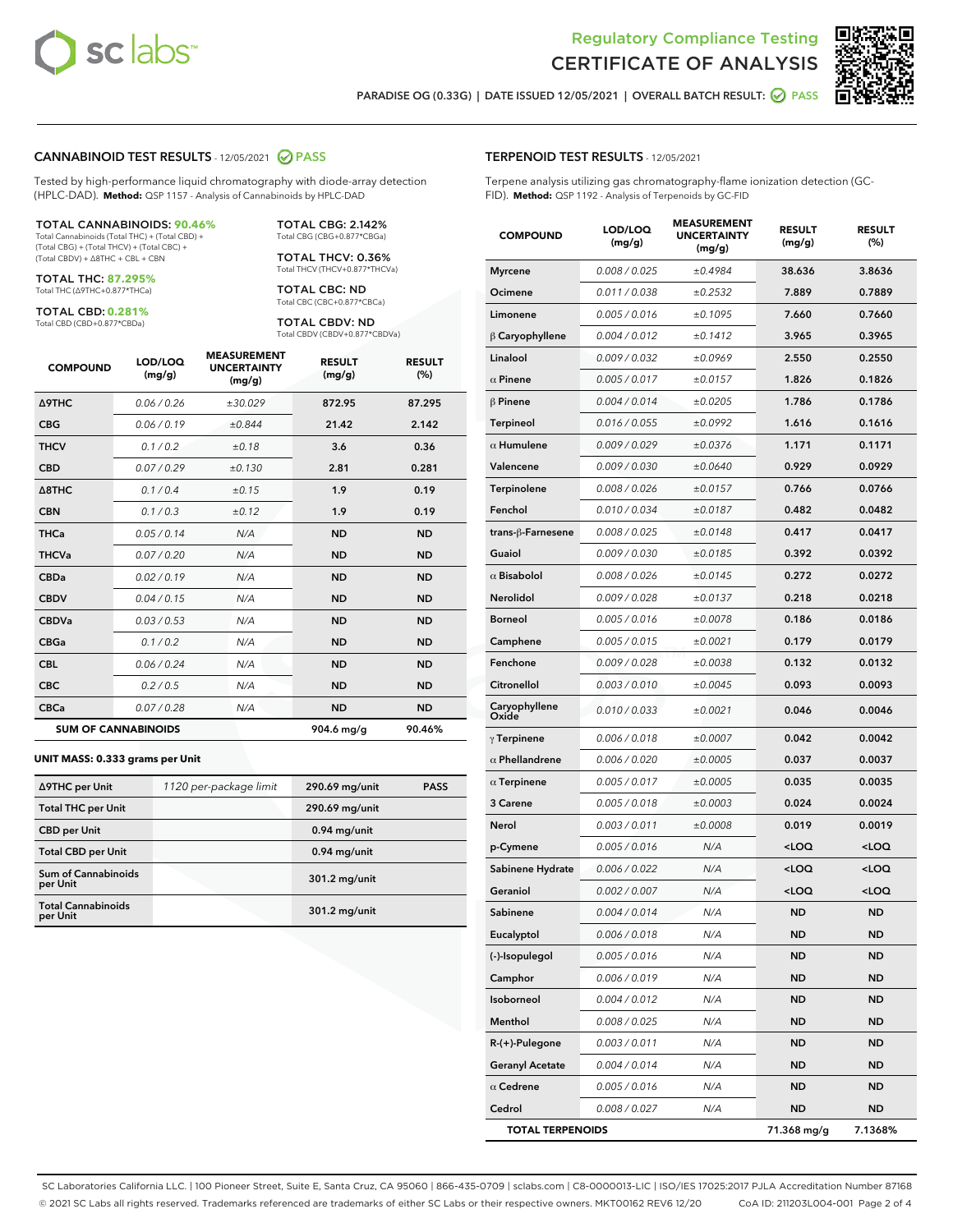



PARADISE OG (0.33G) | DATE ISSUED 12/05/2021 | OVERALL BATCH RESULT:  $\bigcirc$  PASS

# CATEGORY 1 PESTICIDE TEST RESULTS - 12/05/2021 2 PASS

Pesticide and plant growth regulator analysis utilizing high-performance liquid chromatography-mass spectrometry (HPLC-MS) or gas chromatography-mass spectrometry (GC-MS). \*GC-MS utilized where indicated. **Method:** QSP 1212 - Analysis of Pesticides and Mycotoxins by LC-MS or QSP 1213 - Analysis of Pesticides by GC-MS

| <b>COMPOUND</b>             | LOD/LOQ<br>$(\mu g/g)$ | <b>ACTION</b><br><b>LIMIT</b><br>$(\mu q/q)$ | <b>MEASUREMENT</b><br><b>UNCERTAINTY</b><br>$(\mu g/g)$ | <b>RESULT</b><br>$(\mu g/g)$ | <b>RESULT</b> |
|-----------------------------|------------------------|----------------------------------------------|---------------------------------------------------------|------------------------------|---------------|
| Aldicarb                    | 0.03 / 0.08            | $\ge$ LOD                                    | N/A                                                     | <b>ND</b>                    | <b>PASS</b>   |
| Carbofuran                  | 0.02 / 0.05            | $\ge$ LOD                                    | N/A                                                     | <b>ND</b>                    | <b>PASS</b>   |
| Chlordane*                  | 0.03 / 0.08            | $\ge$ LOD                                    | N/A                                                     | <b>ND</b>                    | <b>PASS</b>   |
| Chlorfenapyr*               | 0.03/0.10              | $\ge$ LOD                                    | N/A                                                     | <b>ND</b>                    | <b>PASS</b>   |
| Chlorpyrifos                | 0.02 / 0.06            | $\ge$ LOD                                    | N/A                                                     | <b>ND</b>                    | <b>PASS</b>   |
| Coumaphos                   | 0.02 / 0.07            | $\ge$ LOD                                    | N/A                                                     | <b>ND</b>                    | <b>PASS</b>   |
| Daminozide                  | 0.02 / 0.07            | $\ge$ LOD                                    | N/A                                                     | <b>ND</b>                    | <b>PASS</b>   |
| <b>DDVP</b><br>(Dichlorvos) | 0.03/0.09              | $>$ LOD                                      | N/A                                                     | <b>ND</b>                    | <b>PASS</b>   |
| Dimethoate                  | 0.03 / 0.08            | $\ge$ LOD                                    | N/A                                                     | <b>ND</b>                    | <b>PASS</b>   |
| Ethoprop(hos)               | 0.03/0.10              | $\ge$ LOD                                    | N/A                                                     | <b>ND</b>                    | <b>PASS</b>   |
| Etofenprox                  | 0.02/0.06              | $>$ LOD                                      | N/A                                                     | <b>ND</b>                    | <b>PASS</b>   |
| Fenoxycarb                  | 0.03 / 0.08            | $\ge$ LOD                                    | N/A                                                     | <b>ND</b>                    | <b>PASS</b>   |
| Fipronil                    | 0.03/0.08              | $>$ LOD                                      | N/A                                                     | <b>ND</b>                    | <b>PASS</b>   |
| Imazalil                    | 0.02 / 0.06            | $\ge$ LOD                                    | N/A                                                     | <b>ND</b>                    | <b>PASS</b>   |
| Methiocarb                  | 0.02 / 0.07            | $\ge$ LOD                                    | N/A                                                     | <b>ND</b>                    | <b>PASS</b>   |
| Methyl<br>parathion         | 0.03/0.10              | $>$ LOD                                      | N/A                                                     | <b>ND</b>                    | <b>PASS</b>   |
| <b>Mevinphos</b>            | 0.03/0.09              | $>$ LOD                                      | N/A                                                     | <b>ND</b>                    | <b>PASS</b>   |
| Paclobutrazol               | 0.02 / 0.05            | $\ge$ LOD                                    | N/A                                                     | <b>ND</b>                    | <b>PASS</b>   |
| Propoxur                    | 0.03 / 0.09            | $\ge$ LOD                                    | N/A                                                     | <b>ND</b>                    | <b>PASS</b>   |
| Spiroxamine                 | 0.03 / 0.08            | $\ge$ LOD                                    | N/A                                                     | <b>ND</b>                    | <b>PASS</b>   |
| Thiacloprid                 | 0.03/0.10              | $\ge$ LOD                                    | N/A                                                     | <b>ND</b>                    | <b>PASS</b>   |

#### CATEGORY 2 PESTICIDE TEST RESULTS - 12/05/2021 @ PASS

| <b>COMPOUND</b>          | LOD/LOO<br>$(\mu g/g)$ | <b>ACTION</b><br>LIMIT<br>$(\mu g/g)$ | <b>MEASUREMENT</b><br><b>UNCERTAINTY</b><br>$(\mu g/g)$ | <b>RESULT</b><br>$(\mu g/g)$ | <b>RESULT</b> |
|--------------------------|------------------------|---------------------------------------|---------------------------------------------------------|------------------------------|---------------|
| Abamectin                | 0.03/0.10              | 0.1                                   | N/A                                                     | <b>ND</b>                    | <b>PASS</b>   |
| Acephate                 | 0.02/0.07              | 0.1                                   | N/A                                                     | <b>ND</b>                    | <b>PASS</b>   |
| Acequinocyl              | 0.02/0.07              | 0.1                                   | N/A                                                     | <b>ND</b>                    | <b>PASS</b>   |
| Acetamiprid              | 0.02/0.05              | 0.1                                   | N/A                                                     | <b>ND</b>                    | <b>PASS</b>   |
| Azoxystrobin             | 0.02/0.07              | 0.1                                   | N/A                                                     | <b>ND</b>                    | <b>PASS</b>   |
| <b>Bifenazate</b>        | 0.01/0.04              | 0.1                                   | N/A                                                     | <b>ND</b>                    | <b>PASS</b>   |
| <b>Bifenthrin</b>        | 0.02/0.05              | 3                                     | N/A                                                     | <b>ND</b>                    | <b>PASS</b>   |
| <b>Boscalid</b>          | 0.03/0.09              | 0.1                                   | N/A                                                     | <b>ND</b>                    | <b>PASS</b>   |
| Captan                   | 0.19/0.57              | 0.7                                   | N/A                                                     | <b>ND</b>                    | <b>PASS</b>   |
| Carbaryl                 | 0.02/0.06              | 0.5                                   | N/A                                                     | <b>ND</b>                    | <b>PASS</b>   |
| Chlorantranilip-<br>role | 0.04/0.12              | 10                                    | N/A                                                     | <b>ND</b>                    | <b>PASS</b>   |
| Clofentezine             | 0.03/0.09              | 0.1                                   | N/A                                                     | <b>ND</b>                    | <b>PASS</b>   |

## CATEGORY 2 PESTICIDE TEST RESULTS - 12/05/2021 continued

| <b>COMPOUND</b>               | LOD/LOQ<br>(µg/g) | <b>ACTION</b><br><b>LIMIT</b><br>$(\mu g/g)$ | <b>MEASUREMENT</b><br><b>UNCERTAINTY</b><br>$(\mu g/g)$ | <b>RESULT</b><br>(µg/g) | <b>RESULT</b> |
|-------------------------------|-------------------|----------------------------------------------|---------------------------------------------------------|-------------------------|---------------|
| Cyfluthrin                    | 0.12 / 0.38       | $\overline{c}$                               | N/A                                                     | <b>ND</b>               | <b>PASS</b>   |
| Cypermethrin                  | 0.11 / 0.32       | 1                                            | N/A                                                     | ND                      | <b>PASS</b>   |
| Diazinon                      | 0.02 / 0.05       | 0.1                                          | N/A                                                     | ND                      | <b>PASS</b>   |
| Dimethomorph                  | 0.03 / 0.09       | 2                                            | N/A                                                     | ND                      | <b>PASS</b>   |
| Etoxazole                     | 0.02 / 0.06       | 0.1                                          | N/A                                                     | <b>ND</b>               | <b>PASS</b>   |
| Fenhexamid                    | 0.03 / 0.09       | 0.1                                          | N/A                                                     | <b>ND</b>               | <b>PASS</b>   |
| Fenpyroximate                 | 0.02 / 0.06       | 0.1                                          | N/A                                                     | ND                      | <b>PASS</b>   |
| Flonicamid                    | 0.03 / 0.10       | 0.1                                          | N/A                                                     | ND                      | <b>PASS</b>   |
| Fludioxonil                   | 0.03 / 0.10       | 0.1                                          | N/A                                                     | <b>ND</b>               | <b>PASS</b>   |
| Hexythiazox                   | 0.02 / 0.07       | 0.1                                          | N/A                                                     | ND                      | <b>PASS</b>   |
| Imidacloprid                  | 0.04 / 0.11       | 5                                            | N/A                                                     | ND                      | <b>PASS</b>   |
| Kresoxim-methyl               | 0.02 / 0.07       | 0.1                                          | N/A                                                     | <b>ND</b>               | <b>PASS</b>   |
| <b>Malathion</b>              | 0.03 / 0.09       | 0.5                                          | N/A                                                     | ND                      | <b>PASS</b>   |
| Metalaxyl                     | 0.02 / 0.07       | $\overline{c}$                               | N/A                                                     | ND                      | <b>PASS</b>   |
| Methomyl                      | 0.03 / 0.10       | 1                                            | N/A                                                     | <b>ND</b>               | <b>PASS</b>   |
| Myclobutanil                  | 0.03 / 0.09       | 0.1                                          | N/A                                                     | ND                      | <b>PASS</b>   |
| Naled                         | 0.02 / 0.07       | 0.1                                          | N/A                                                     | ND                      | <b>PASS</b>   |
| Oxamyl                        | 0.04 / 0.11       | 0.5                                          | N/A                                                     | ND                      | <b>PASS</b>   |
| Pentachloronitro-<br>benzene* | 0.03 / 0.09       | 0.1                                          | N/A                                                     | ND                      | <b>PASS</b>   |
| Permethrin                    | 0.04 / 0.12       | 0.5                                          | N/A                                                     | <b>ND</b>               | <b>PASS</b>   |
| Phosmet                       | 0.03 / 0.10       | 0.1                                          | N/A                                                     | <b>ND</b>               | <b>PASS</b>   |
| Piperonylbu-<br>toxide        | 0.02 / 0.07       | 3                                            | N/A                                                     | ND                      | <b>PASS</b>   |
| Prallethrin                   | 0.03 / 0.08       | 0.1                                          | N/A                                                     | <b>ND</b>               | <b>PASS</b>   |
| Propiconazole                 | 0.02 / 0.07       | 0.1                                          | N/A                                                     | ND                      | <b>PASS</b>   |
| Pyrethrins                    | 0.04 / 0.12       | 0.5                                          | N/A                                                     | ND                      | <b>PASS</b>   |
| Pyridaben                     | 0.02 / 0.07       | 0.1                                          | N/A                                                     | ND                      | <b>PASS</b>   |
| Spinetoram                    | 0.02 / 0.07       | 0.1                                          | N/A                                                     | ND                      | <b>PASS</b>   |
| Spinosad                      | 0.02 / 0.07       | 0.1                                          | N/A                                                     | ND                      | <b>PASS</b>   |
| Spiromesifen                  | 0.02 / 0.05       | 0.1                                          | N/A                                                     | <b>ND</b>               | <b>PASS</b>   |
| Spirotetramat                 | 0.02 / 0.06       | 0.1                                          | N/A                                                     | ND                      | <b>PASS</b>   |
| Tebuconazole                  | 0.02 / 0.07       | 0.1                                          | N/A                                                     | ND                      | <b>PASS</b>   |
| Thiamethoxam                  | 0.03 / 0.10       | 5                                            | N/A                                                     | <b>ND</b>               | <b>PASS</b>   |
| Trifloxystrobin               | 0.03 / 0.08       | 0.1                                          | N/A                                                     | <b>ND</b>               | <b>PASS</b>   |

SC Laboratories California LLC. | 100 Pioneer Street, Suite E, Santa Cruz, CA 95060 | 866-435-0709 | sclabs.com | C8-0000013-LIC | ISO/IES 17025:2017 PJLA Accreditation Number 87168 © 2021 SC Labs all rights reserved. Trademarks referenced are trademarks of either SC Labs or their respective owners. MKT00162 REV6 12/20 CoA ID: 211203L004-001 Page 3 of 4